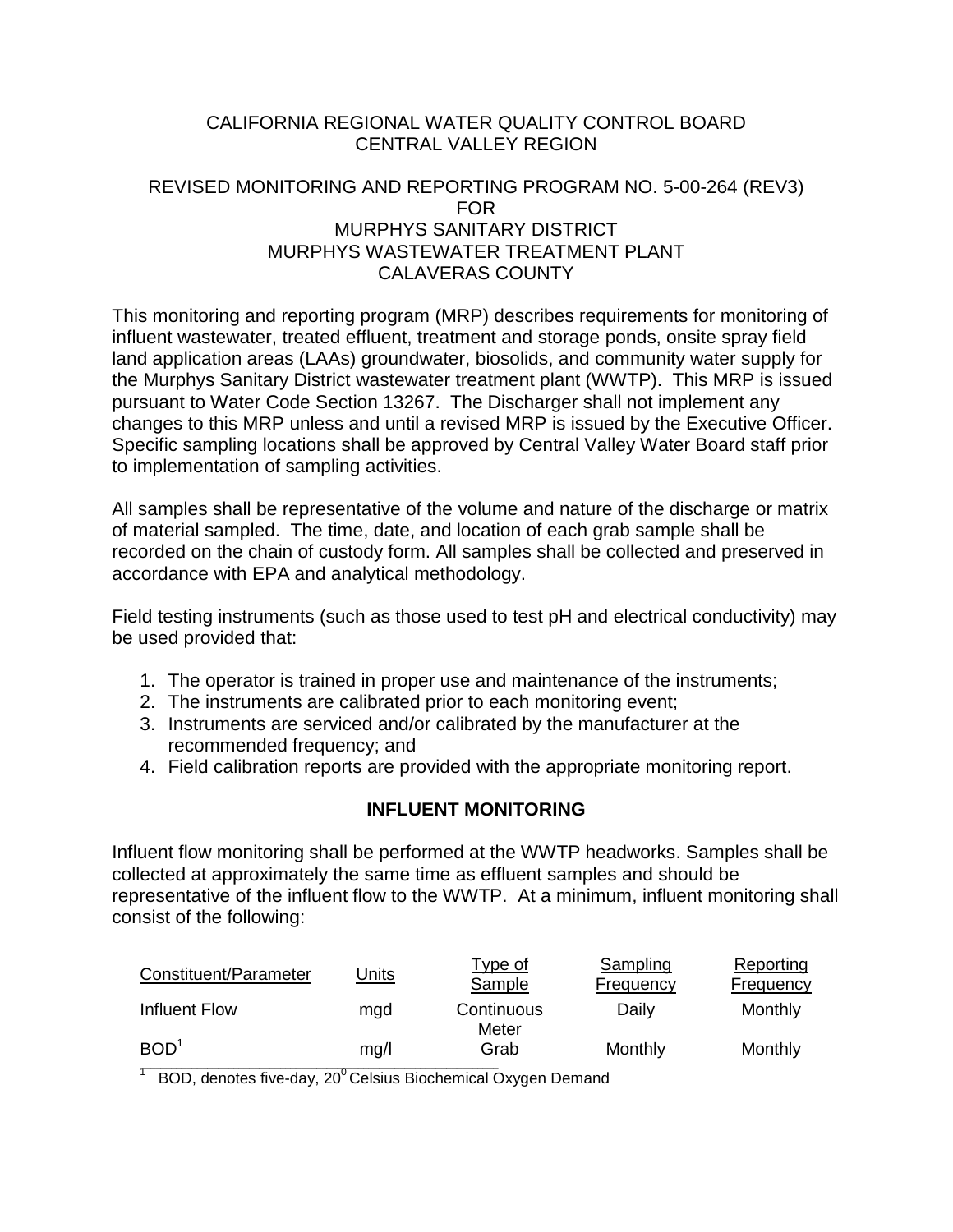#### **POND MONITORING**

The Discharger shall monitor all wastewater ponds as follows:

| Constituent/Parameter         | Units    | Type of<br>Sample | Sampling<br>Frequency | Reporting<br>Frequency |
|-------------------------------|----------|-------------------|-----------------------|------------------------|
| Freeboard <sup>1</sup>        | Feet     | Measurement       | Weekly                | Monthly                |
| Dissolved Oxygen <sup>2</sup> | mq/l     | Grab              | Weekly                | Monthly                |
| рH                            | pH units | Grab              | Weekly                | Monthly                |

 $1$  Freeboard monitoring shall be performed at Pond 4 only.

 $2$  Samples shall be collected at a depth of one foot from each pond in use. Samples shall be collected between 0700 and 0900 hours.

#### **EFFLUENT MONITORING**

The Discharger shall collect effluent samples just prior to discharge to Hay Station Ranch and the on-site spray field LAAs. The time, date, and location of each grab sample shall be recorded on the sample chain of custody form. Effluent samples shall be representative of the volume and nature of the discharge. At a minimum, effluent monitoring shall consist of the following:

| Constituent/Parameter                                                                                      | <b>Units</b>                 | Type of<br>Sample            | Sampling<br>Frequency                      | Reporting<br>Frequency                       |
|------------------------------------------------------------------------------------------------------------|------------------------------|------------------------------|--------------------------------------------|----------------------------------------------|
| Rainfall<br>Volume Discharged to<br>Ironstone Vineyards                                                    | <b>Inches</b><br>Gallons     | Cumulative<br>Cumulative     | Daily<br>Daily                             | Monthly<br>Monthly                           |
| <b>Total Coliform</b><br>Organisms $1$                                                                     | MPN/ 100 ml                  | Grab                         | Daily                                      | Monthly                                      |
| BOD <sup>2</sup><br><b>Total Dissolved Solids</b><br>Nitrate as Nitrogen<br><b>Total Kjeldahl Nitrogen</b> | mg/l<br>mg/l<br>mg/l<br>mg/l | Grab<br>Grab<br>Grab<br>Grab | Weekly<br>Weekly<br>Quarterly<br>Quarterly | Monthly<br>Monthly<br>Quarterly<br>Quarterly |

 $\frac{1}{2}$ Using a minimum of 10 tubes or two dilutions.

<sup>2</sup> 5-Day, 20<sup>°</sup> Celsius Biochemical Oxygen Demand.

#### **POND 4 WINTER MONITORING**

MSD shall collect effluent samples from Pond 4 (storage pond) during the non discharge months (December to February) to Hay Station Ranch. The time, date, and location of each grab sample shall be recorded on the sample chain of custody form. Effluent samples should be representative of the wastewater contained in the pond. At a minimum, effluent monitoring shall consist of the following: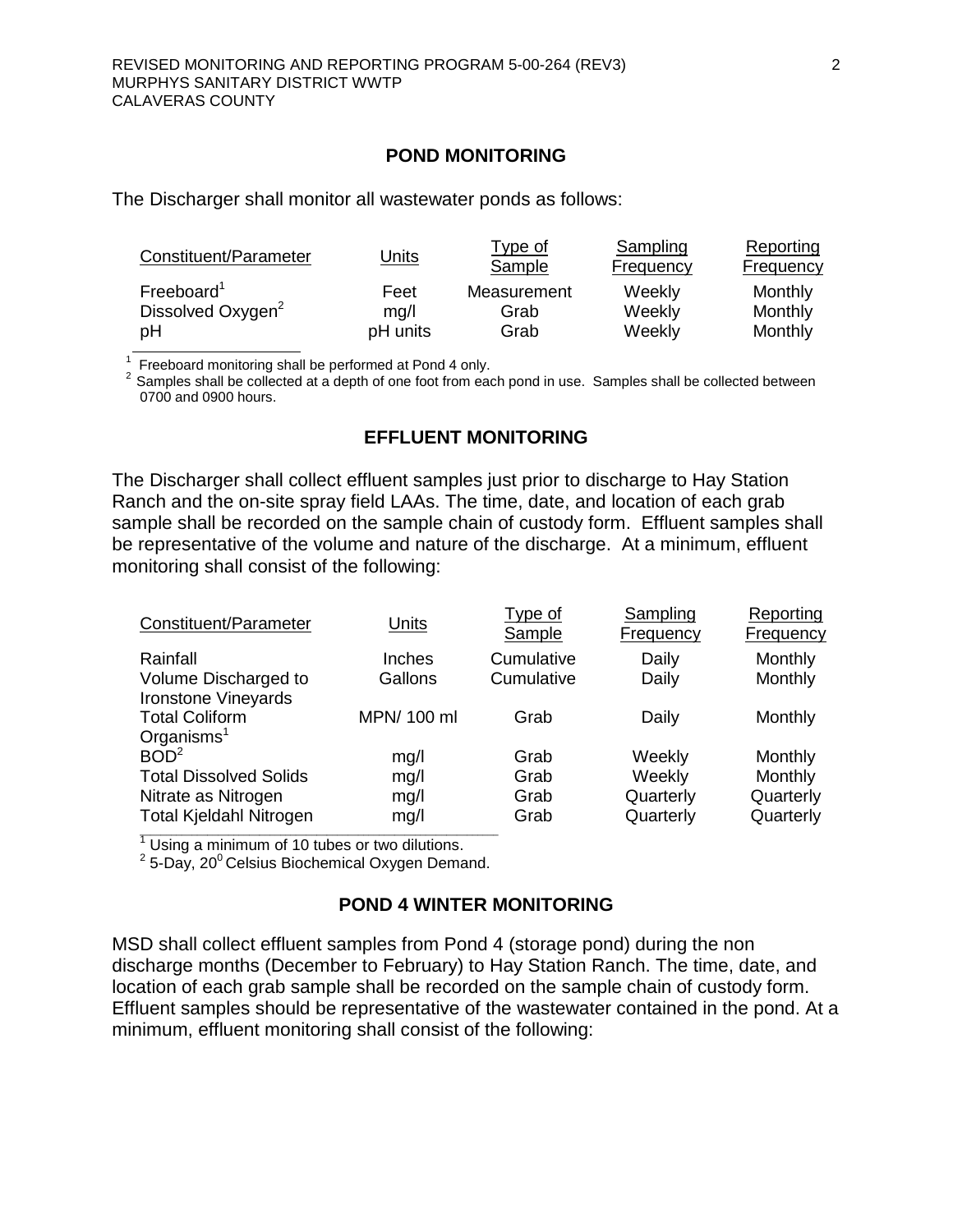| Constituent/Parameter          | Units | <u>Type of</u><br>Sample | Sampling<br><b>Frequency</b> | Reporting<br><b>Frequency</b> |
|--------------------------------|-------|--------------------------|------------------------------|-------------------------------|
| BOD <sup>1</sup>               | mg/l  | Grab                     | Quarterly                    | Quarterly                     |
| <b>Total Dissolved Solids</b>  | mg/l  | Grab                     | Quarterly                    | Quarterly                     |
| Nitrates as Nitrogen           | mg/l  | Grab                     | Quarterly                    | Quarterly                     |
| <b>Total Kjeldahl Nitrogen</b> | mg/l  | Grab                     | Quarterly                    | Quarterly                     |

 $1$  5 Day, 20 $0$  Celsius Biochemical Oxygen Demand

# **SPRAY FIELD LAND APPLICATION AREA MONITORING**

The monitoring shall be conducted daily when the spray field LAAs are used. A daily log of each inspection shall be kept at the facility and be submitted with the monthly monitoring reports. Photocopies of entries into an operator's field log are acceptable. The monthly report shall clearly states whether or not the LAAs were used during that month. Evidence of erosion, field saturation, irrigation runoff, or the presence of nuisance conditions shall be evaluated. Effluent monitoring results shall be used in calculations to determine loading rates at the LAAs. Monitoring of the LAAs shall include the following:

|                                          |              |                    | Sampling         | Reporting      |
|------------------------------------------|--------------|--------------------|------------------|----------------|
| Constituent                              | Units        | <b>Sample Type</b> | <b>Frequency</b> | Frequency      |
| Wind speed                               | miles/hour   | Meter observation  | Daily            | Monthly        |
| Flow to each LAA                         | gpd          | Meter observation  | Daily            | Monthly        |
| Acreage applied                          | acres        | Calculated         | Daily            | <b>Monthly</b> |
| Water application rate <sup>1</sup>      | inches/day   | Calculated         | Daily            | Monthly        |
| Rainfall <sup>2</sup>                    | inches       | Observation        | Daily            | Monthly        |
| Total nitrogen loading rate <sup>1</sup> | lbs./ac/mont | Calculated         | Monthly          | Monthly        |
| Tailwater runoff <sup>3</sup>            | ΝA           | Observation        | Daily            | Monthly        |

Average calculated for each LAA.

 $2$  Rainfall data collected from the weather station that is nearest to the LAAs or a properly maintained

on-site rain gauge.<br><sup>3</sup> When wastewater is being applied to the land application areas, the entire application area shall be inspected **daily** to identify any equipment malfunction or other circumstance that might allow irrigation runoff to leave the area and/or create ponding conditions that violate the Waste Discharge Requirements.

## **GROUNDWATER MONITORING**

Groundwater samples shall be collected from each groundwater monitoring well in accordance with an approved groundwater monitoring workplan. Prior to sampling or purging, equilibrated groundwater elevations shall be measured to the nearest 0.01 feet. The wells shall then be purged of at least three wetted well volumes until pH electrical conductivity, and temperature have stabilized. Samples shall be collected using standard EPA methods. Groundwater monitoring shall include, at a minimum, the following: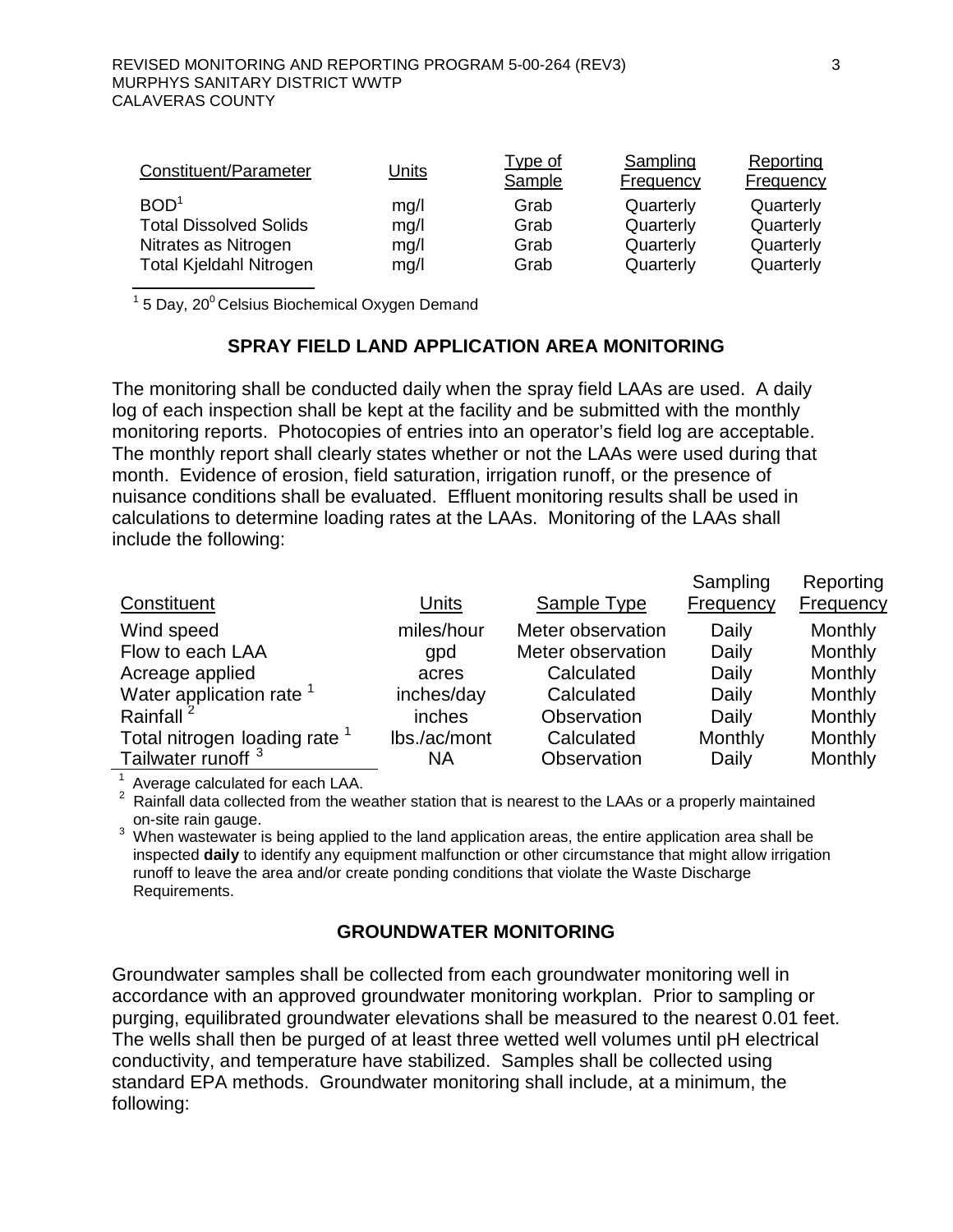| Units       | <b>Type of</b><br>Sample | <b>Sampling and Reporting</b><br>Frequency |
|-------------|--------------------------|--------------------------------------------|
| $0.01$ feet | Measurement              | Quarterly                                  |
| $0.01$ feet | Measurement              | Quarterly                                  |
| pH units    | Grab                     | Quarterly                                  |
| mg/l        | Grab                     | Quarterly                                  |
| mg/l        | Grab                     | Quarterly                                  |
| mq/l        | Grab                     | Quarterly                                  |
| MPN/100 ml  | Grab                     | Quarterly                                  |
| mg/l        | Grab                     | Annually                                   |
|             |                          |                                            |

 $\frac{1}{1}$  Groundwater elevations shall be determined based on depth to water measurements using a surveyed measuring point elevation on the well and a surveyed reference elevation.<br>Using a minimum of 15 tubes or three dilutions

<sup>2</sup> Using a minimum of 15 tubes or three dilutions<br><sup>3</sup> Standard Minerals shall include, at a minimum, the following elements/compounds: barium, calcium, magnesium, potassium, sulfate, total alkalinity (including alkalinity series), and hardness.

#### **WATER SUPPLY MONITORING**

A sampling station shall be established where a representative sample of the municipal water supply can be obtained. Water supply monitoring shall include at least the following for each water source used during the previous year. As an alternative to annual water supply monitoring, the City of Ione may submit results of the most current Department of Public Health Consumer Confidence Report. Sampling and

|                | Salipility and             |
|----------------|----------------------------|
| Units          | <b>Reporting Frequency</b> |
| mq/L           | Annually                   |
| umhos/cm       | Annually                   |
| standard units | Annually                   |
| mq/L           | Annually                   |
|                |                            |

<sup>1</sup> Standard Minerals shall include, at a minimum, the following elements/compounds: boron, calcium, chloride, iron, magnesium, manganese, nitrogen, potassium, sodium, sulfate, total alkalinity (including alkalinity series), and hardness.

#### **SLUDGE AND/OR BIOSOLIDS MONITORING**

Sludge and/or biosolids samples shall be analyzed to determine the total concentration in mg/Kg for the following constituents each time sludge is removed from any pond:

| Arsenic               | Lead                | <b>Nickel</b> |
|-----------------------|---------------------|---------------|
| Cadmium               | <b>Mercury</b>      | Selenium      |
| Copper                | Molybdenum          | <b>Zinc</b>   |
| <b>Total Nitrogen</b> | <b>Total Solids</b> |               |

Sludge and/or biosolids monitoring records shall be retained for a minimum of five years in accordance with 40 CFR, Part 503.17. A log shall be kept of sludge quantities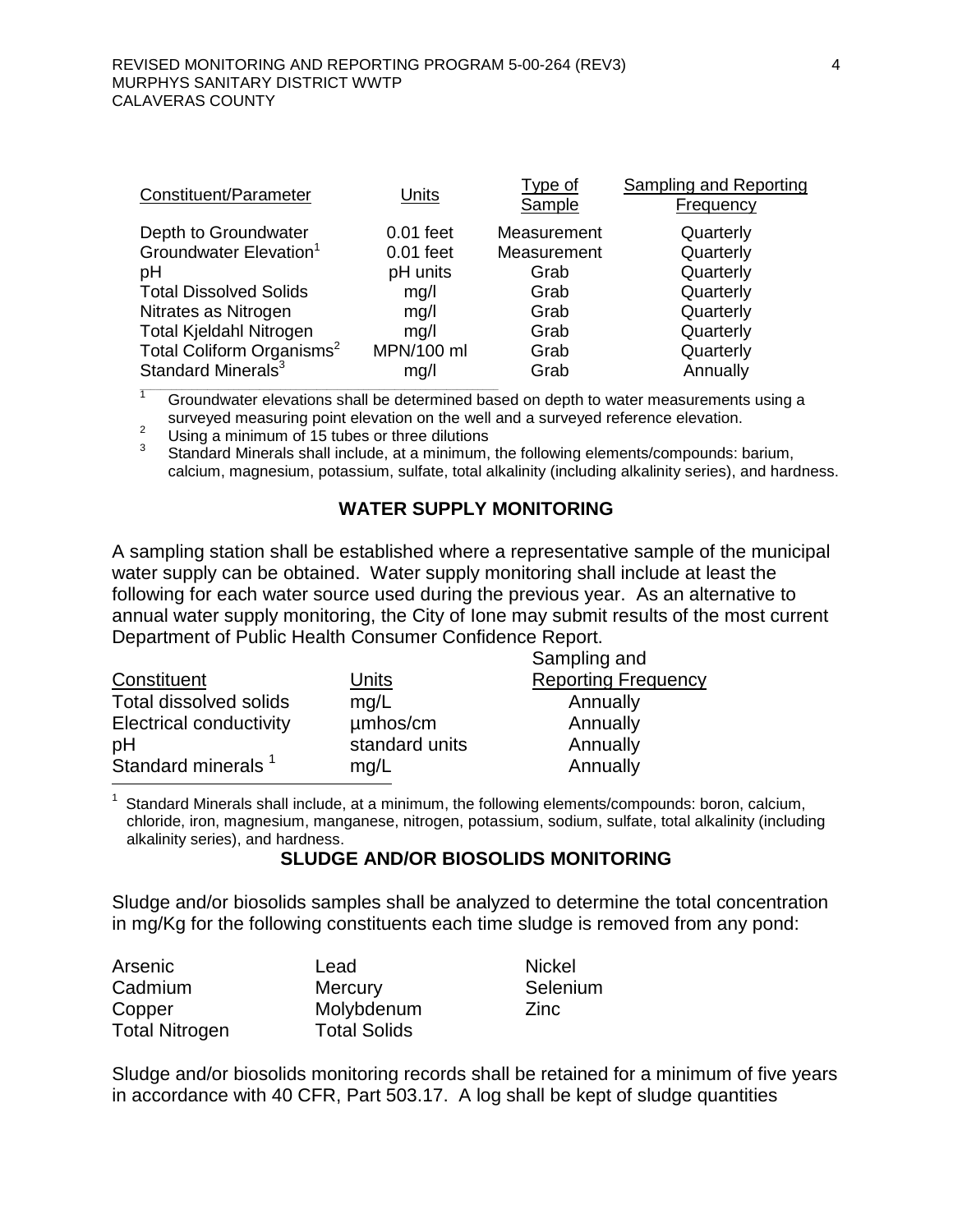generated and of handling, application, and disposal activities. The frequency of entries is discretionary; however, the log should be complete enough to serve as a basis to report sludge monitoring.

#### **REPORTING**

In reporting monitoring data, the Discharger shall arrange the data in tabular form so that the date, sample type, and reported analytical result for each sample are readily discernible. The data shall be summarized in such a manner to clearly illustrate compliance with waste discharge requirements and spatial or temporal trends, as applicable. The results of any monitoring done more frequently than required at the locations specified in the Monitoring and Reporting Program shall be reported to the Regional Board.

As required by the California Business and Professions Code Sections 6735, 7835, and 7835.1, all Groundwater Monitoring Reports shall be prepared under the direct supervision of a Registered Engineer or Geologist and signed by the registered professional.

## **A. Monthly Monitoring Reports**

Monthly reports shall be submitted to the Regional Board by the **1st day of the second month following sampling** (i.e., the January Report is due by 1 March). At a minimum the reports shall include:

- 1. Results of influent, pond, effluent and LAA monitoring.
- 2. A comparison of monitoring data to the discharge specifications and an explanation of any violation of those requirements. Data shall be presented in tabular format.
- 3. If requested by staff, copies of laboratory analytical report(s).
- 4. A calibration log verifying weekly calibration of all monitoring instruments and devices used to fulfill the prescribed monitoring program.

## **B. Quarterly Monitoring Reports**

The Discharger shall establish a quarterly sampling schedule for groundwater and effluent monitoring (for constituents that require quarterly sampling) such that samples are obtained approximately every three months. Quarterly monitoring reports shall be submitted to the Board by the **1st day of the second month after the quarter** (i.e. the January-March quarter report is due by May 1<sup>st</sup>) each year. The Quarterly Report shall include the following: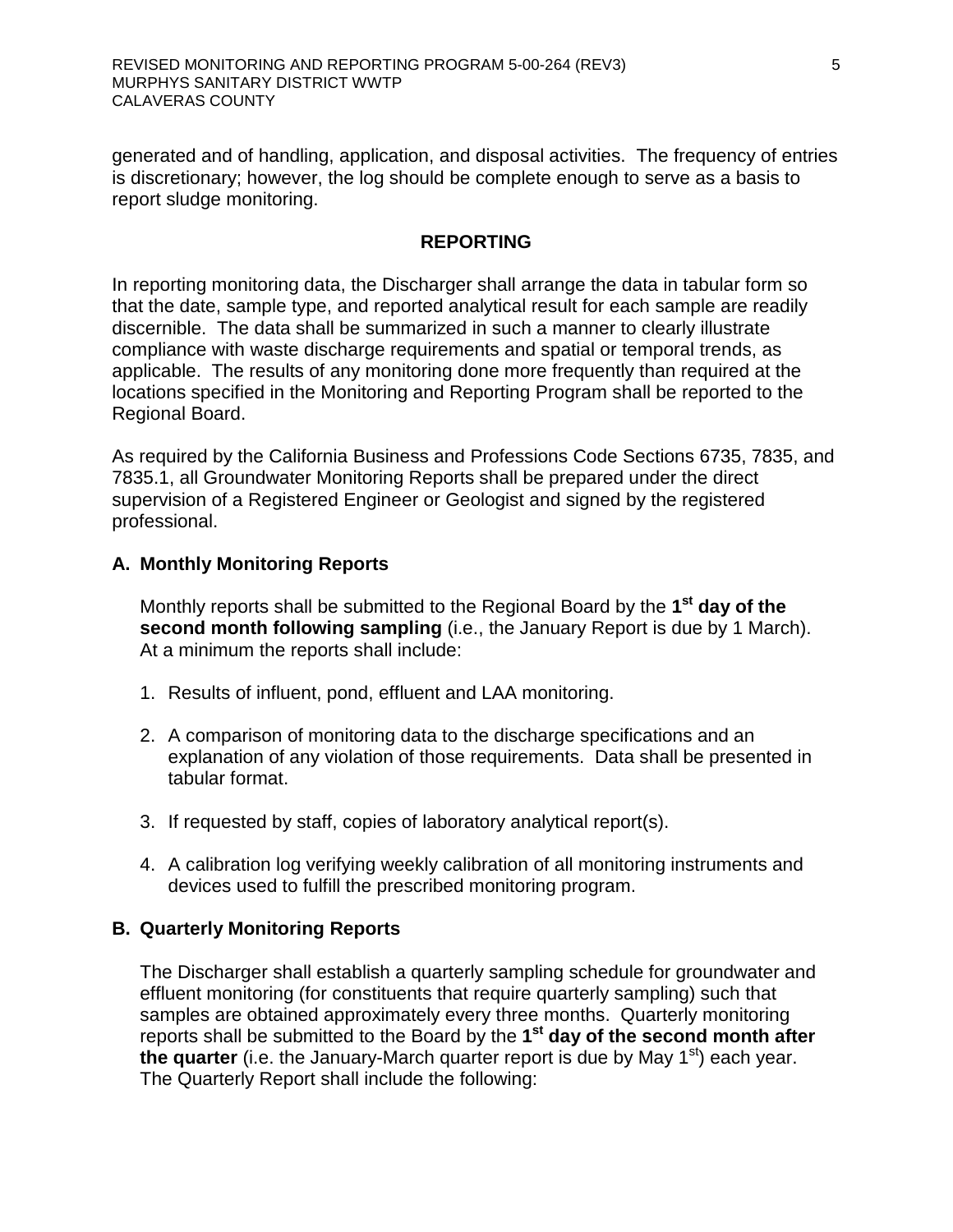- 1. Results of groundwater.
- 2. A narrative description of all preparatory, monitoring, sampling, and analytical testing activities for the groundwater monitoring. The narrative shall be sufficiently detailed to verify compliance with the WDR, this MRP, and the Standard Provisions and Reporting Requirements. The narrative shall be supported by field logs for each well documenting depth to groundwater; parameters measured before, during, and after purging; method of purging; calculation of casing volume; and total volume of water purged.
- 3. Calculation of groundwater elevations, an assessment of groundwater flow direction and gradient on the date of measurement, comparison of previous flow direction and gradient data, and discussion of seasonal trends if any.
- 4. Results of effluent samples collected from Pond 4 during the winter months.
- 5. A narrative discussion of the analytical results for all media and locations monitored including spatial and temporal trends, with reference to summary data tables, graphs, and appended analytical reports (as applicable).
- 6. A comparison of monitoring data to the discharge specifications, groundwater limitations and effluent limitations, and explanation of any violation of those requirements.
- 7. Summary of data tables of historical and current water table elevations and analytical results.
- 8. A scaled map showing relevant structures and features of the facility, the locations of monitoring wells and any other sampling stations, and groundwater elevation contours referenced to mean sea level datum.
- 9. Copies of laboratory analytical reports(s) for groundwater water monitoring.

## **C. Annual Monitoring Reports**

An Annual Report shall be submitted to the Regional Board by **1 February** of each year. The Annual Report shall include the following:

- 1. The results from annual monitoring of the effluent, groundwater, and water supply;
- 2. Average dry weather influent flow for the year; the monthly average discharge flow to the Hay Station Ranch; and a comparison of these results to the influent flow limitations of the WDRs.
- 3. Effluent annual average total nitrogen concentration and annual total nitrogen loading rate for each LAA;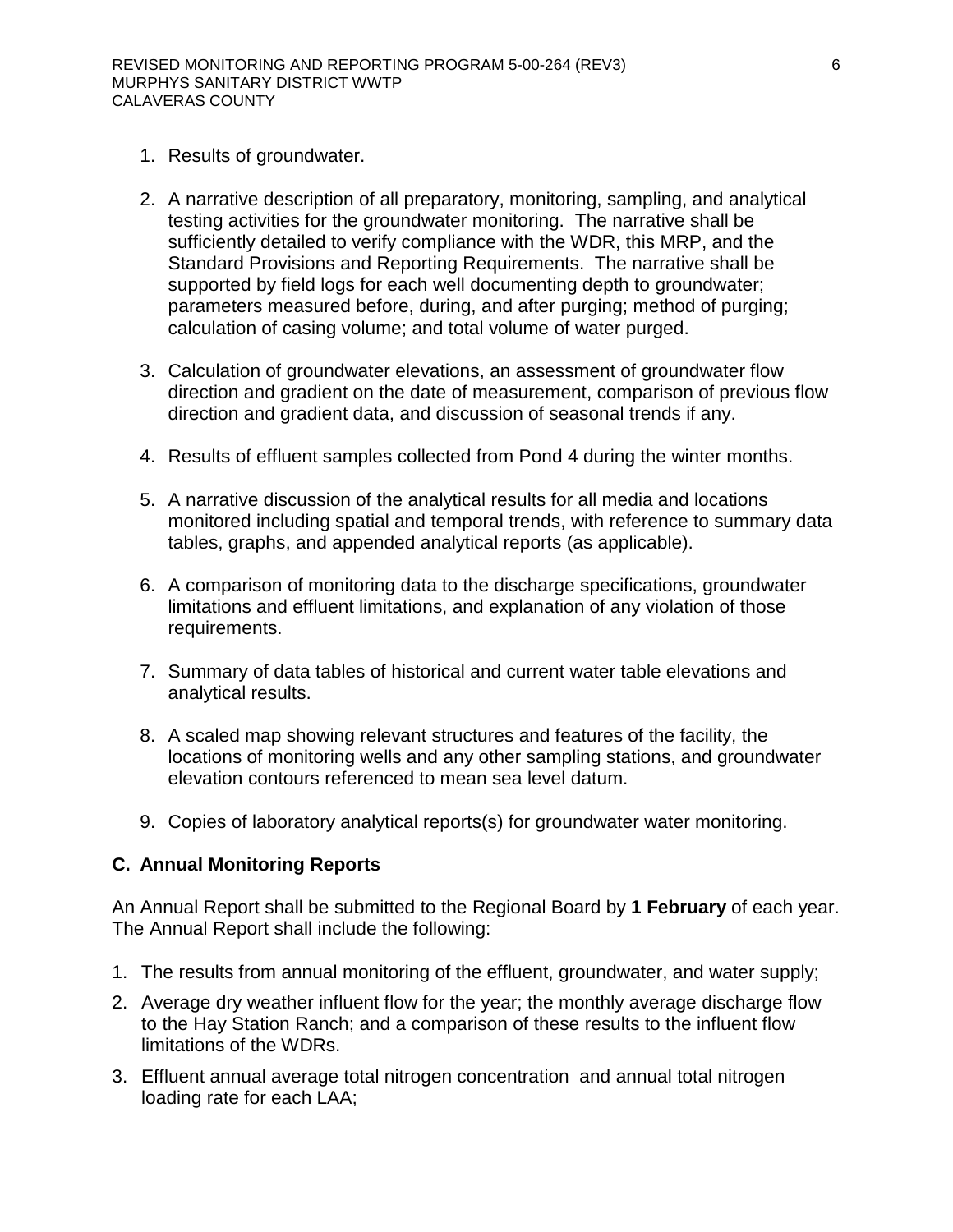- 4. A digital database (Microsoft Excel) containing historic groundwater and effluent data;
- 5. For each compliance groundwater monitoring well, a statistical evaluation of the groundwater quality beneath the wastewater treatment facility and a comparison of the results to the groundwater limitations.
- 6. An evaluation of the performance of the WWTF, including discussion of capacity issues, infiltration and inflow rates, nuisance conditions, and a forecast of the flows anticipated in the next year;
- 7. The results of sludge and/or biosolids monitoring for the calendar year, including:
	- a. The amount of sludge generated that year and the amount accumulated on site at the end of the calendar year (in dry tons).
	- b. For biosolids, documentation of pathogen reduction methods and vector attraction reduction methods employed, as required in 40 CFR Parts 503.17 and 503.27.
	- c. A description of disposal methods, including the following information. If more than one method was used, include the amount of sludge disposed of by each method in dry tons.
		- i. For landfill disposal, include: the name and location of the landfill, and the Order number of WDRs that regulate it.
		- ii. For off-site land application, include: the name and location of the site, and the Order number of any WDRs that regulate it.
		- iii. For incineration, include: the name and location of the incineration facility.
		- iv. For off-site composting, include: the name and location of the facility, and the Order number of any WDRs that regulate it.
- 8. A discussion of compliance and the corrective actions taken, as well as any planned or proposed actions needed to bring the discharge into full compliance with the waste discharge requirements;
- 9. A discussion of any data gaps and potential deficiencies/redundancies in the monitoring system or reporting program;
- 10.A copy of the certification for each certified wastewater treatment plant operator working at the facility and a statement about whether the Dischargers are in compliance with California Code of Regulations, title 23, division 3, chapter 26;
- 11.A forecast of influent flows, as described in Standard Provision No. E.4; and
- 12.A statement of when the O&M Manual was last reviewed for adequacy, and a description of any changes made during the year.

A transmittal letter shall accompany each self-monitoring report. The letter shall include a discussion of all violations of the WDRs or this MRP during the reporting period and actions taken or planned for correcting each violation. If the Dischargers have